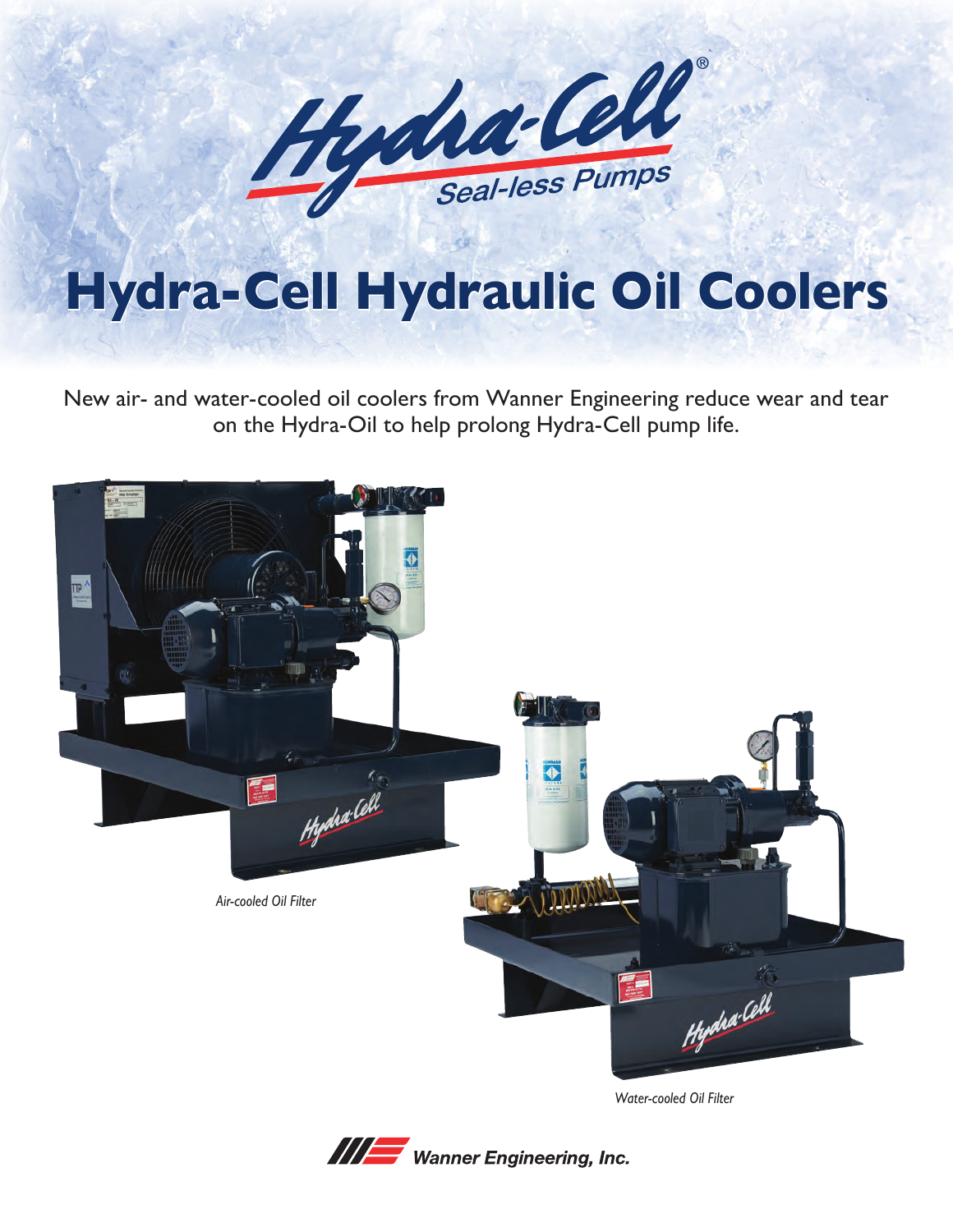# **Hydra-Cell Hydraulic Oil Coolers**

### **Air-cooled Oil Filter**

Cools Hydra-Oil from 250˚F to 185˚F using up to 110˚F ambient air.

#### **Gear Pump Options**

- 1 gpm for Hydra-Cell Model D03, D04, D10, D15 & H25 pumps
- 2 gpm Hydra-Cell Model D35, D40, D66, T100 & Q155 pumps

#### **Motor Options (Pump & Fan)**

- TEFC 230/460V, 3PH, 60 Hz & 190/380V, 3 PH, 50 Hz: 1/2-hp pump; 1/4-hp fan
- Explosion-proof 230/460V, 3 PH, 60 Hz, 3 PH, DIV 1, Class 1 Gr D & Class II Gr F & G: 1/2-hp pump; 1/4-hp fan

#### **Assembly Components**

- Spin-on oil filter
- 2-gallon oil reservoir
- 65-psi check valve
- 200-psi gauge
- Dirty filter indicator holds up to 130 grams of dirt\*
- Inlet: I/2" NPT
- Outlet: 1-1/2" NPT
- Air cooler capacity\*\*  $1$  gpm = 0.84 gallons; 2 gpm = 1.07 gallons

*\* Filter replacement using Wanner Engineering's standard motor oil replacement protocol*  4.6 3.5 TYP *recommended after 500 hours of service*

 $^{**}$  Does not include oil volume for inlet and outlet hoses or individual pump capacity





*Air-cooled Oil Filter shown with complete kit*

33.3 *Dimensions in Inches (Reference only)*



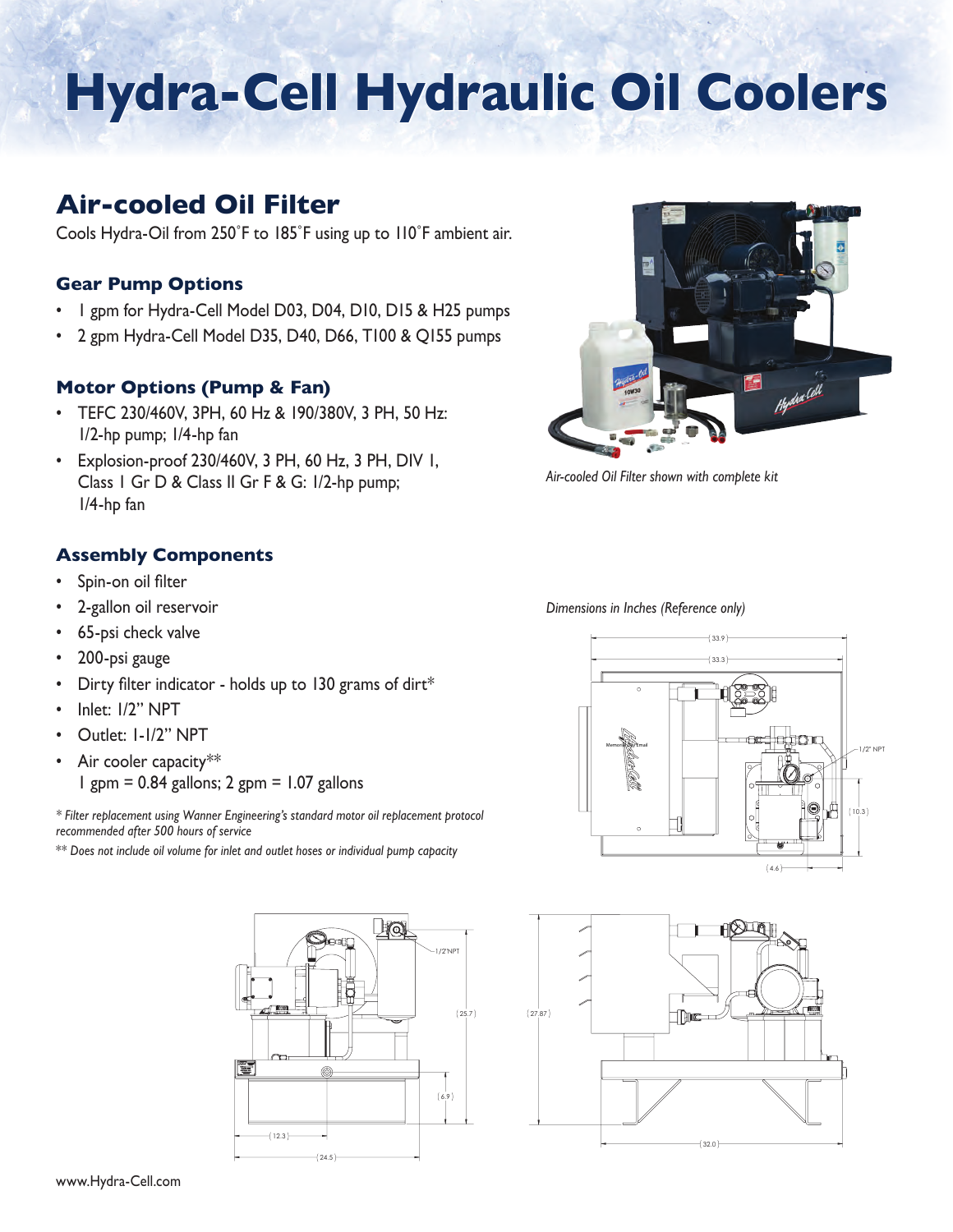# **Hydra-Cell Hydraulic Oil Coolers**

### **Water-cooled Oil Filter**

Cools Hydra-Oil from 250˚F to 185˚F using 3 gpm of up to 80˚F water.

#### **Gear Pump Options**

- 1 gpm for Hydra-Cell Model D03, D04, D10, D15 & H25 pumps
- 2 gpm Hydra-Cell Model D35, D40, D66, T100 & Q155 pumps

#### **Motor Options (Pump)**

- TEFC 230/460V, 3PH, 60 Hz & 190/380V, 3 PH, 50 Hz: 1/2-hp pump
- Explosion-proof 230/460V, 3 PH, 60 Hz, 3 PH, DIV 1, Class 1 Gr D & Class II Gr F & G: 1/2-hp pump

### **Assembly Components**

- Spin-on oil filter
- 2-gallon oil reservoir 32.6
	- 65-psi check valve
	- 200-psi gauge
	- Dirty filter indicator holds up to 130 grams of dirt\*
	- Water modulating valve
	- Bulb well
	- Inlet: I/2" NPT
	- Outlet: 1-1/2" NPT
	- Water cooler capacity\*\* approx. I quart

*\* Filter replacement using Wanner Engineering's standard motor oil replacement protocol recommended after 500 hours of service*

\*\* *Does not include oil volume for inlet and outlet hoses or individual pump capacity*





*Water-cooled Oil Filter shown with complete kit*

32.6 *Dimensions in Inches (Reference only)*